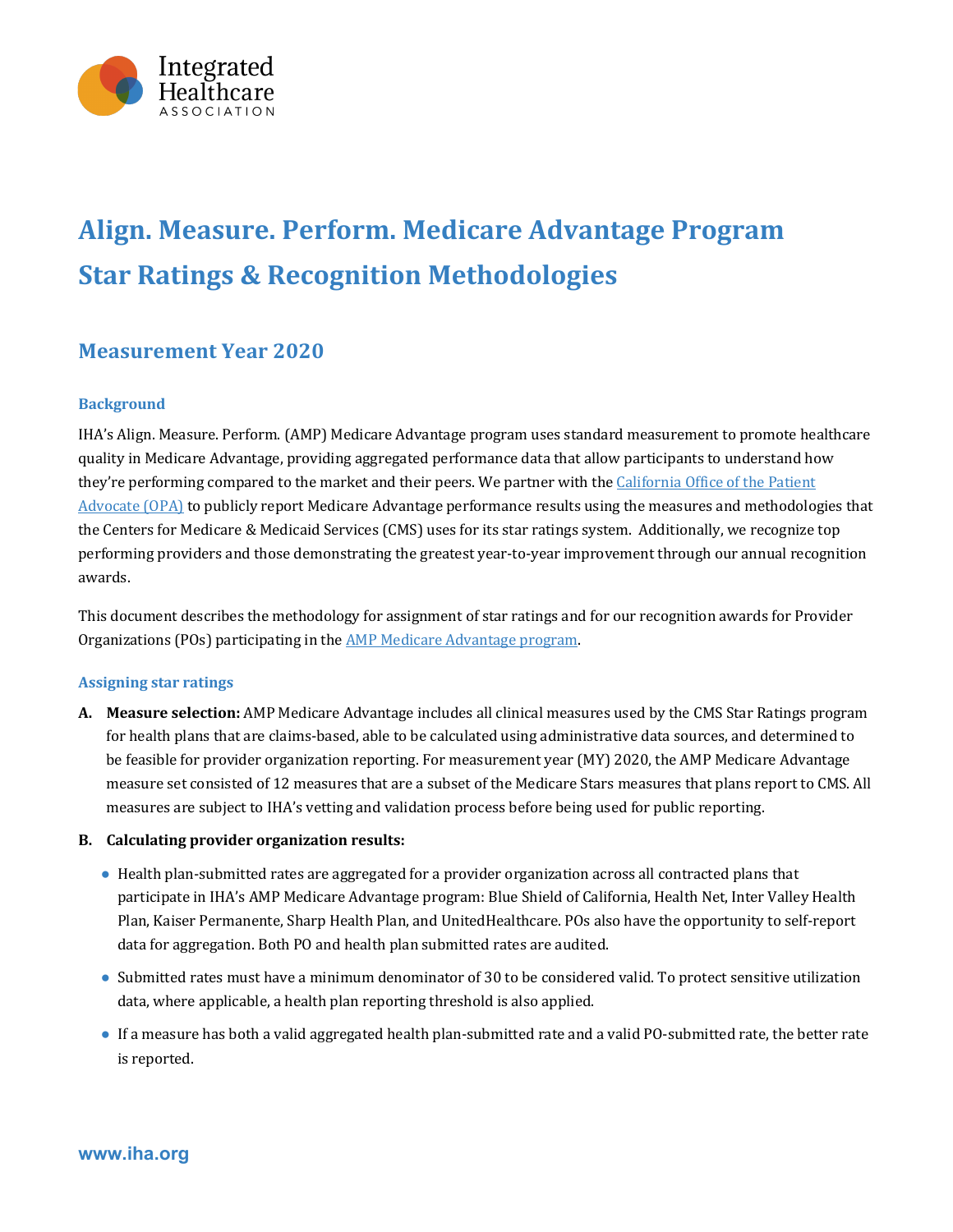- Results are subject to a participant review and appeals period spanning 15-business days. This fair and neutral appeals process ensure data accuracy and completeness.
- **C.** Applying cut points to individual measures: IHA applies the same methodology and cut points identified by CMS. Stars are assigned to individual measures according to the cut points determined by CMS for that measure.
- **D.** Assigning overall star rating: To determine the overall star rating, IHA applies the methodology identified by CMS:
	- Performance on the set of clinical quality measures is combined to calculate an Overall Provider Organization Medicare Advantage Star Rating. The score is calculated by taking a weighted average of the measure-level star ratings that are available for a PO. Intermediate outcome measures are given a weight of three times as much as process measures per CMS.
	- The weighted average of the available individual measure star ratings is rounded to the nearest half-star for the overall scoring.
	- POs that have reportable scores for at least half of the measures qualify for an overall star rating, while those that have reportable scores for fewer than half of the measures are not assigned an overall star rating.

#### **Provider Organization Recognition**

- **A.** Medicare Advantage Five-Star and 4.5-Star Recognition: IHA recognizes provider organizations that earn an overall star rating of 4.5 and 5 using the approach identified above.
- **B.** Medicare Stars Most Improved: IHA determines the "Medicare Stars Most Improved" recognition by identifying POs who improved their overall Medicare Star rating by a  $\frac{1}{2}$  star or more from the previous year. Please note that all measures, regardless of measure set changes between the two years, are used for comparing improvement in overall star ratings. IHA analyzes year-over-year score changes to monitor for any dramatic impacts that may require adjustment.